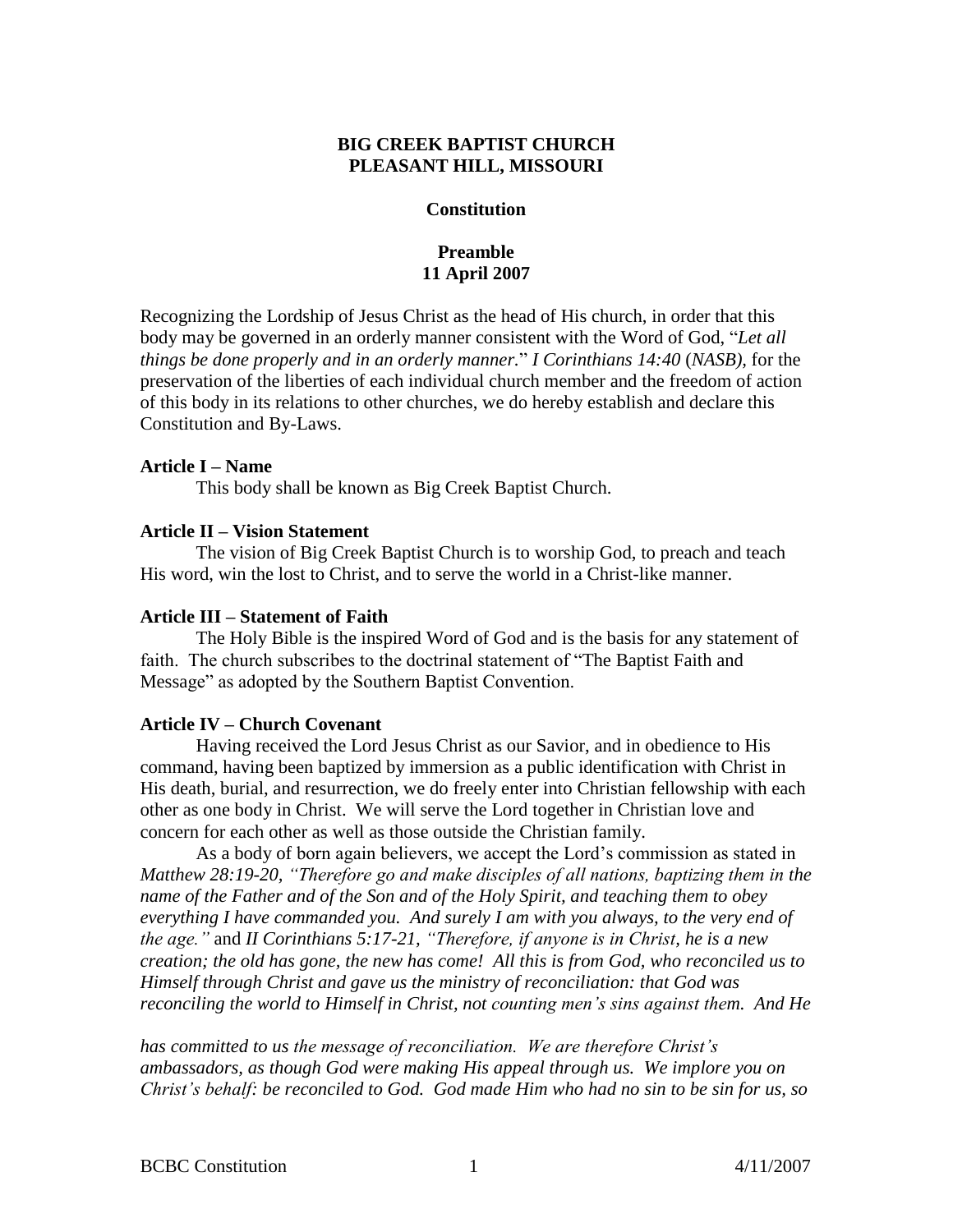*we might become the righteousness of God."* As our mission both individually and collectively, we will seek at all times to bring honor upon the Lord and His church.

Our covenant scriptures to each other will be *Ephesians 4:29-32, "Do not let any unwholesome talk come out of your mouths, but only what is helpful for building others up according to their needs, that it may benefit those who listen. And do not grieve the Holy Spirit of God, with whom you were sealed for the day of redemption. Get rid of all bitterness, rage and anger, brawling, and slander, along with every form of malice*. *Be kind and compassionate to one another, forgiving each other, just as in Christ, God forgave you."* and *II Corinthians 7:11, "Since we have these promises, dear friends, let us purify ourselves from everything that contaminates body and spirit, perfecting holiness out of reverence for God."*

# **Article V – Affiliations**

The government of this church shall be vested by the body of believers who compose its membership. It shall be subject to the control of no other ecclesiastical body. To this end, appropriate bylaws shall be adopted in definitive form to implement the Baptist doctrine of local, independent government.

This church accepts the Scriptures as its authority in matters of faith and practice. Its understanding of Christian truth as contained therein is in essential accord with the belief of the Baptist Churches of the Southern Baptist Convention, the Missouri Baptist Convention, and Blue River Kansas City Baptist Association or their successor. It is expressly understood that this church shall determine any change in its convention relationship and the control of its property in relation to any such change in accordance with Article VI of this document.

# **Article VI - Amendment Procedures**

Amendments to this constitution shall be submitted in writing to the deacon body. After review the amendment(s) will be presented to the church after having been read, posted and printed before the church, on two consecutive Sundays. A vote will be taken at a subsequent regular or special called business meeting and shall require a three-fourths (3/4) quorum vote for adoption.

### **Article VII – Membership Definition**

Section 1: General

The emphasis of the New Testament is that every believer becomes identified and committed to a specific local assembly of believers following the lead and direction of God. The body at Big Creek Baptist Church shall consist of regenerated (born again), baptized (by immersion) believers in the Lord Jesus Christ, who are in substantial agreement with its views of faith and practice.

#### Section 2: Reception of Members

Any person professing faith in Jesus Christ as Savior and desiring to live in keeping with the spirit of the Covenant, policies, faith, and practices of this church may